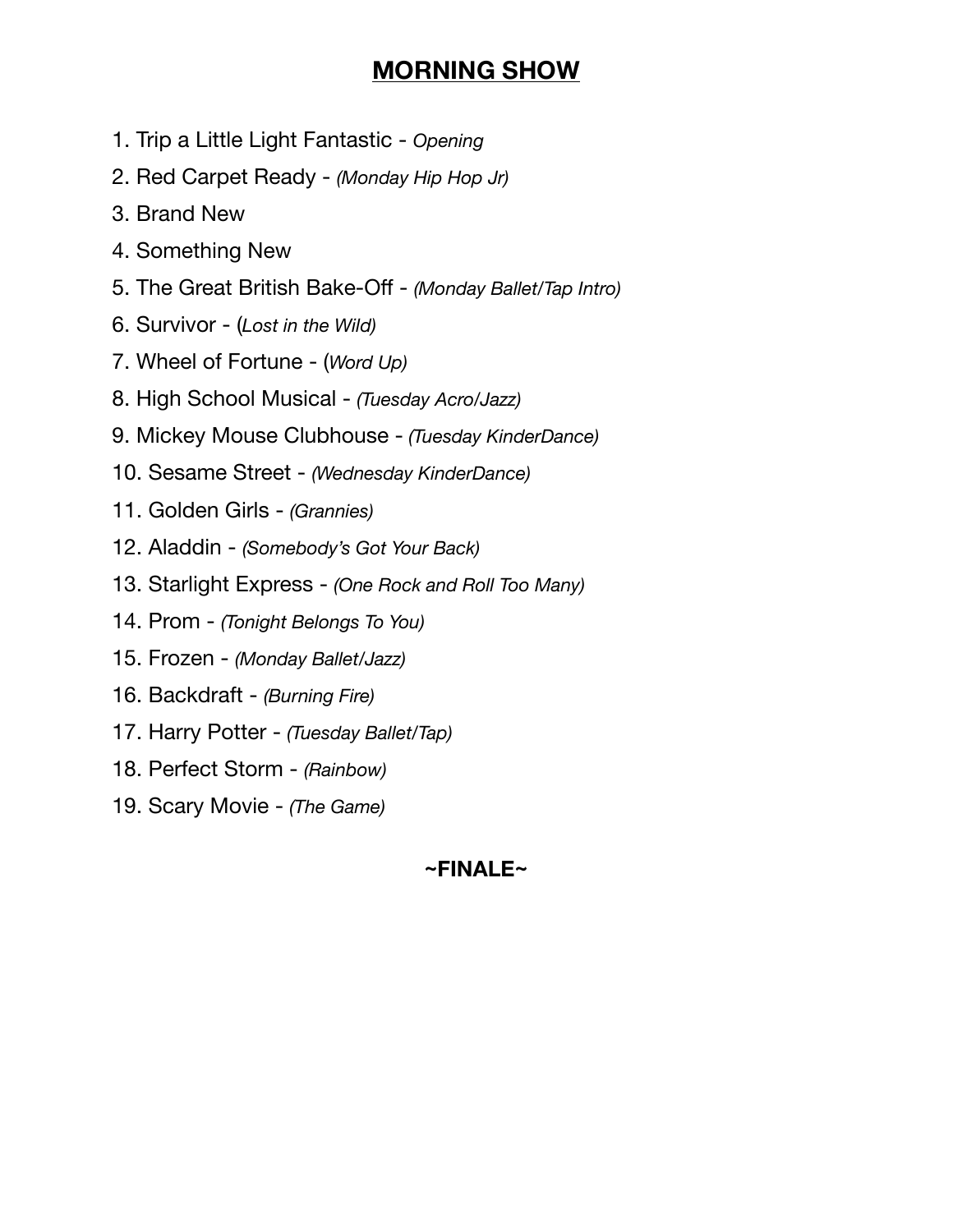# **Afternoon Show (Act 1)**

- 1. The Greatest Show - *Opening (Magical, Jr MT, Sr MT)*
- 2. Red Carpet Ready *(Wed HipHop Jr)*
- 3. On Broadway *(Jr MT)*
- 4. Strut *(Tuesday Hip Hop Tweens)*

### **Emmys**

- 5. The Great British Bake-Off *(Saturday Ballet/Tap)*
- 6. Project Runway *(Shimmer Team)*
- 7. Mickey Mouse Club *(Saturday KinderDance)*
- 8. Amazing Race *(Sparkle Team)*
- 9. Game of Thrones *(Adv Ballet)*
- 10. The Bachelorette *(Jazz 1)*
- 11. Happy Days *(Saturday Acro/Jazz)*

### **Oscars**

- 12. Charlie and the Chocolate Factory *(Lyrical 2-3)*
- 13. Great Gatsby *(Sr MT)*
- 14. Moana *(Tuesday Ballet/Lyrical)*
- 15. Titanic *(Ballet 1)*
- 16. Rocky *(Tuesday Jazz 2-3)*
- 17. MCU *(Acro 4)*
- 18. Trolls *(Wed 5:30 Musical Theater)*
- 19. Star Wars *(Pre-Pointe)*
- 20. Toy Story *(Lyrical 1)*
- 21. Pirates of the Caribbean *(Adv Tap)*

### **~INTERMISSION~**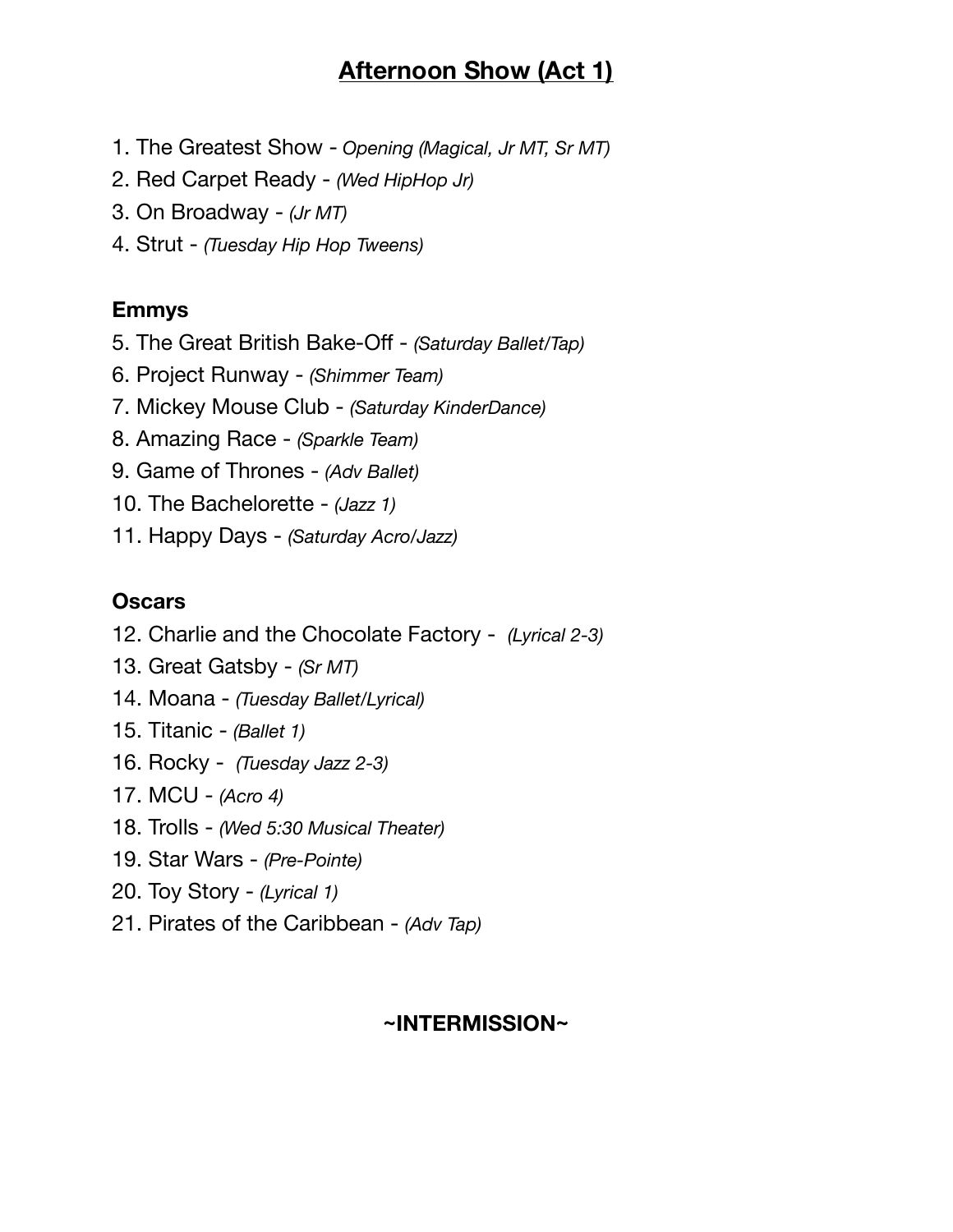## **Afternoon Show (Act 2)**

#### **Tonys**

- 22. Mamma Mia *(Tap 2)*
- 23. Willamania *(Sr MT)*
- 24. Hairspray *(Alumni)*
- 25. Wicked *(Jr MT)*
- 26. Hamilton *(Magical MT)*
- 27. A Chorus Line *(Sr MT)*
- 28. Annie *(Wed 4:40 Musical Theater)*
- 29. My Fair Lady *(Tues Ballet 2-3)*

### **Grammys**

- 30. Garth Brooks *(Adv Pointe)*
- 31. Pink *(Pink Team)*
- 32. Adele *(Adv Jazz)*
- 33. Million Dreams *(Glitter Team)*
- 34. Billy Joel *(Silver Team)*
- 35. Aretha Franklin *(Tuesday Tap/Jazz)*
- 36. Prince *(Contemporary)*
- 37. Dixie Chicks *(Acro 2)*
- 38. Beyoncé *(Adv Hip Hop)*
- 39. Will Smith *(Wednesday Hip Hop Kids)*
- 40. Carrie Underwood *(Graduating Seniors)*

#### **~FINALE~**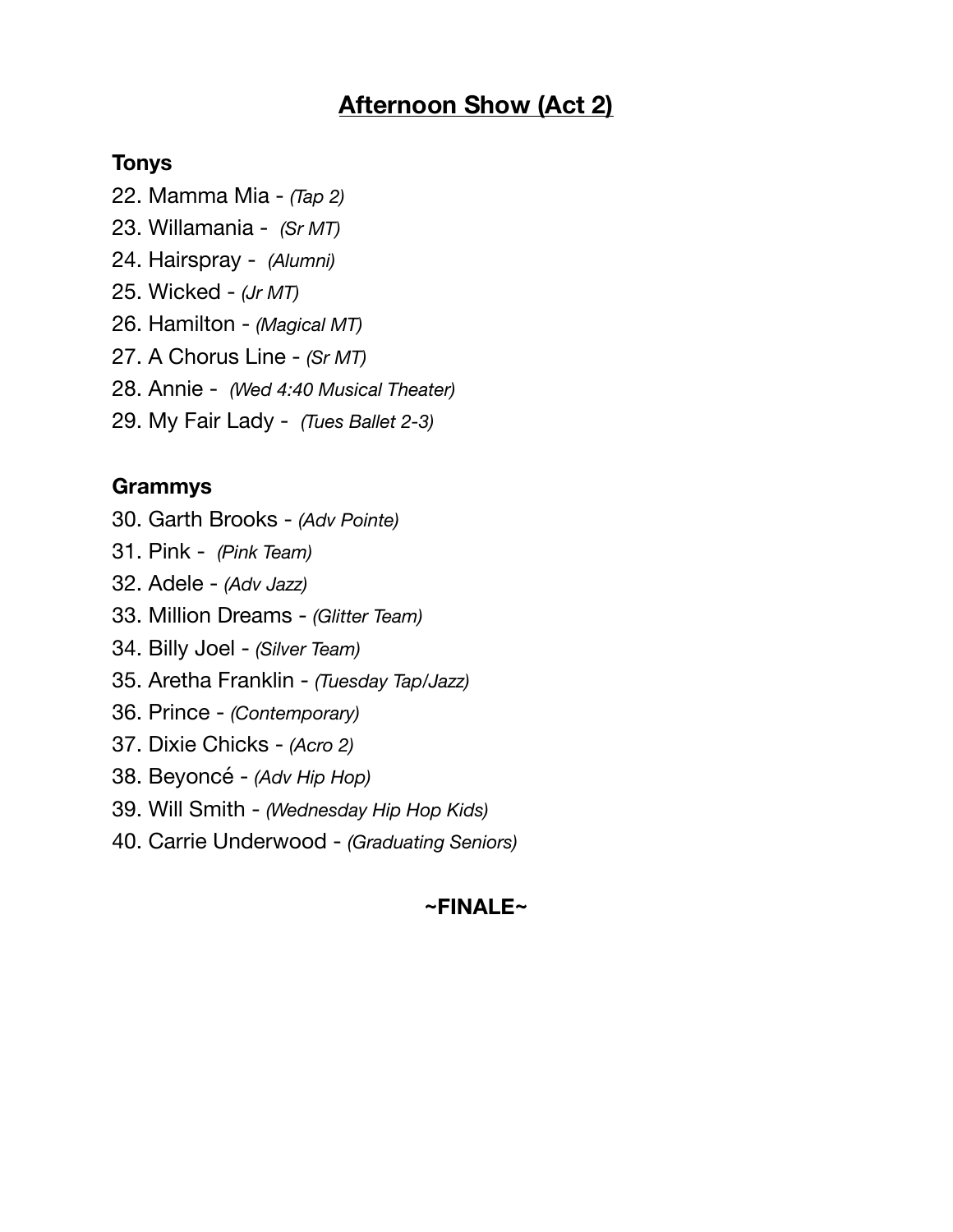## **Evening Show (Act 1)**

1. The Greatest Show *(Opening - Magical, Jr MT, Sr MT)* 

2. On Broadway - (*Jr MT)*

#### **Emmys**

3. Project Runway - *(Shimmer Team)*

- 4. Amazing Race *(Sparkle Team)*
- 5. High School Musical *(Fri AcroJazz)*
- 6. Game of Thrones *(Adv Ballet)*
- 7. Stranger Things *(Acro 3)*
- 8. Sesame Street *(Friday KinderDance)*
- 9. Golden Girls *(Thursday Ballet 2-3)*
- 10. Happy Days *(Acro 1)*

#### **Oscars**

- 11. Slumdog Millionaire *(Int Hip Hop)*
- 12. Great Gatsby *(Sr MT)*
- 13. Harry Potter *(Friday Ballet/Tap)*
- 14. Star Wars *(Int Pointe)*
- 15. Rocky - *(Thursday Jazz 2-3)*
- 16. Pirates of the Caribbean *(Adv Tap)*
- 17. Titanic *(Int Ballet)*
- 18. Moana *(Monday Ballet/Lyrical)*
- 19. MCU *(Acro 4)*

#### **~INTERMISSION~**